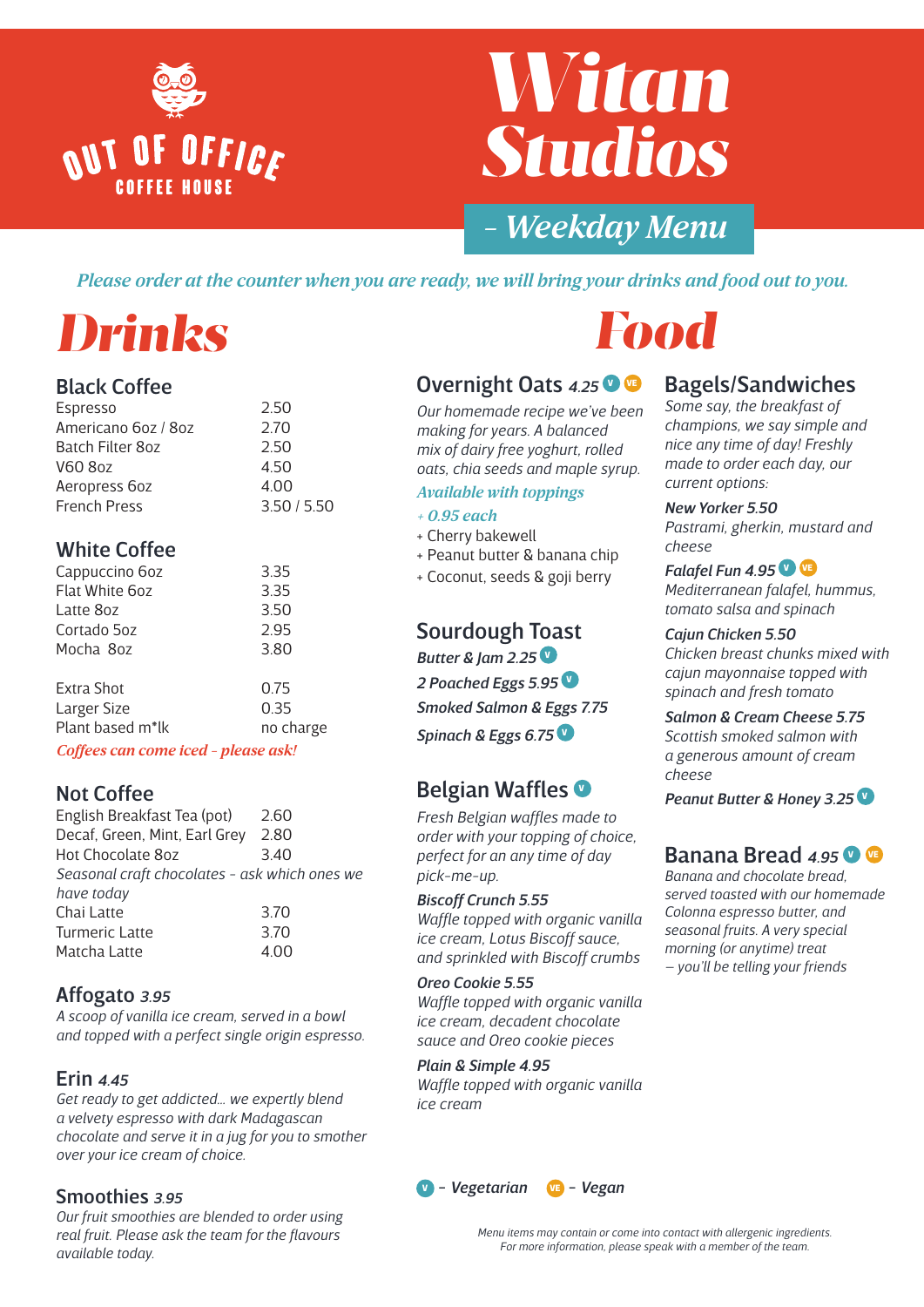

# *Witan Studios*

### *- Weekend Menu*

*Please order at the counter when you are ready, we will bring your drinks and food out to you.*

#### Breakfast Baps

*Bacon - Exceptional black back bacon 4.95 Sausage - Finest pork sausages 4.95 Sausage and Bacon 6.95 + Egg for 1.5*

#### Stuff on Sourdough

*Locally baked sourdough Bacon and Eggs 6.95 Florentine Style - Eggs, spinach and hollandaise 6.75* <sup>V</sup> *Royale Style - Eggs, salmon and hollandaise 7.75 Smashed Avo- Seasoned and mashed avocado 5.95 + Salmon for 2.5, + Feta for 1, + Egg for 1.5*

#### Toast with Butter and Jam 2.25<sup>0</sup>

*Grilled, locally baked, sourdough served with a selection of jam or marmalade.*

#### Salmon & Cream Cheese Bagel *5.75*

*Lightly toasted bagel served with Scottish smoked salmon and cream cheese with fresh lemon. Simple but indulgent.*

#### Out Of Office Breakfast *10.95*

*The perfect combination of black back bacon, finest pork sausage and eggs. All served with plum tomatoes, mushrooms and grilled sourdough.*

#### **Out Of Office Vegan Breakfast 10.95 O G**

*Two vegan sausages, hash browns, tomato. mushrooms, tofu scramble and toast.*

#### **Smoothie Bowls 5.95 VE**

*A gloriously thick blend of seasonal fruits. Topped with seeds and nuts and finished with fresh banana.*

#### **Overnight Oats 4.25 V VE**

*Our homemade recipe we've been making for years. A balanced mix of dairy free yoghurt, rolled oats, chia seeds and maple syrup. Available with toppings:*

- *+ Cherry bakewell for 0.95*
- *+ Peanut butter & banana chip for 0.95*
- *+ Coconut, seeds & goji berry for 0.95*

#### American Pancakes *7.55*

*A stack of thick, warm, and fluffy pancakes. Served with a choice of toppings:*

- *Black Back Bacon with Maple Syrup*
- *Biscoff and Ice Cream* <sup>V</sup>
- *Warmed Berries, Yoghurt & Granola* <sup>V</sup>
- VE available

#### Banana Bread 495<sup>0</sup>

*Banana and chocolate bread, served toasted with our homemade Colonna espresso butter, and seasonal fruits. A very special morning (or anytime) treat – you'll be telling your friends*

#### Greek Salad 6.95 V

*A freshly prepared salad of lettuce, tomato, cucumber, olives and feta - gently dressed with olive oil. + Egg for 1.5, + Tuna for 2, + Smashed Avo for 2*

**Extras** *Hash Browns 1.5* <sup>V</sup> VE *Egg 1.5* <sup>V</sup>  $Feta$  1<sup>0</sup> *Falafel 2* <sup>V</sup> **Smashed Avo 2 V VE** *Tuna 2 Smoked Salmon 2.5*

Find out more outofofficecoffee.co.uk | Follow us **A**OD

*Menu items may contain or come into contact with allergenic ingredients. For more information, please speak with a member of the team.*